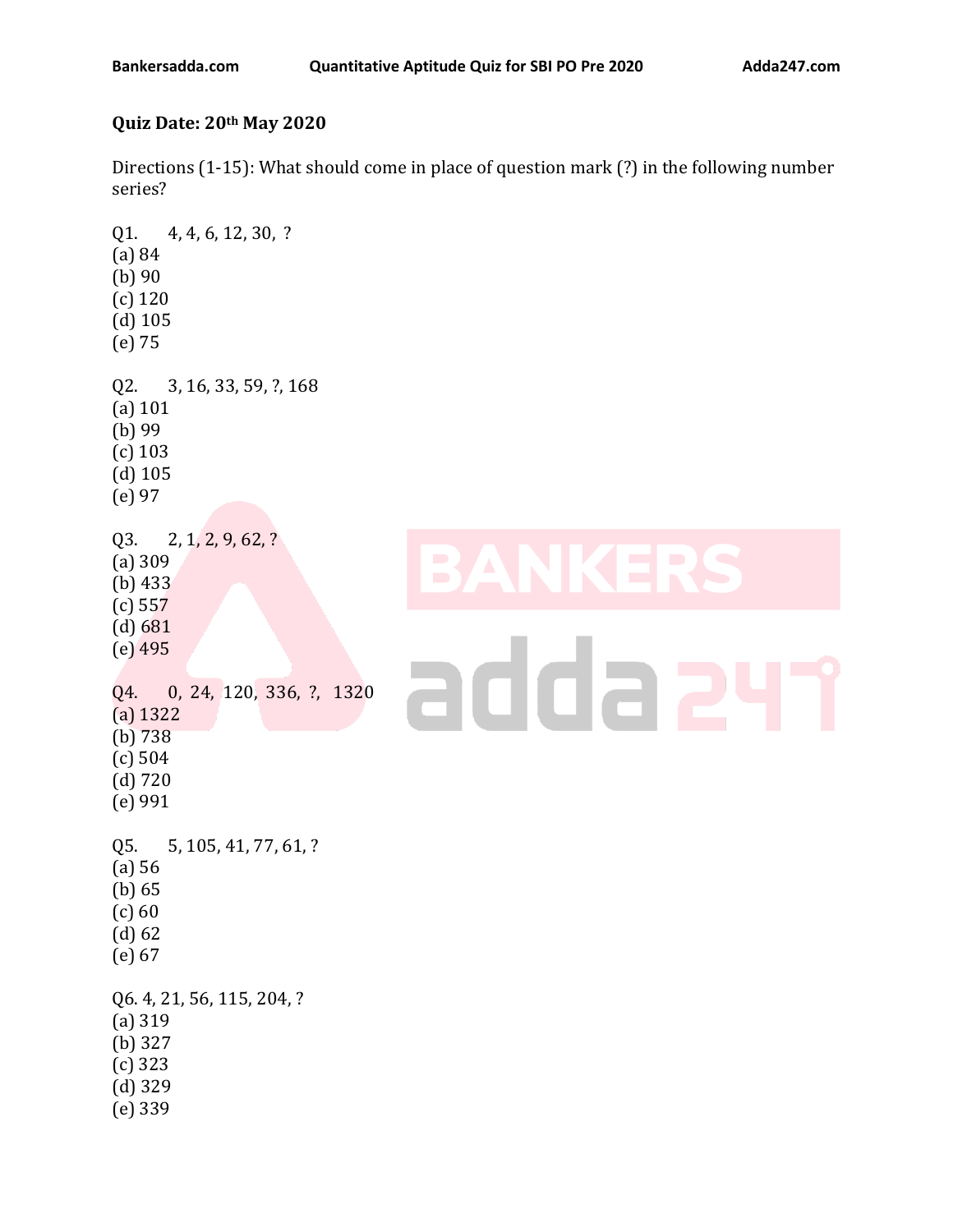$\frac{1}{3}$  , 1 ,  $\frac{7}{3}$  ,  $\frac{13}{3}$  , 7,  $\frac{31}{3}$  , ? Q7. (a) 9 (b) 43/3 (c) 38/3 (d) 8 (e) 37/3 Q8. 3, 7, 13, 21, ?, 43 (a) 45 (b) 35 (c) 31 (d) 40 (e) 38 **12 Months Subscription SBI PO MAHA PACK** Live Class, Video Course **Test Series, eBooks English (with eBooks)** Q9. 14, 27, 82, 327, 1636, ? (a) 9916 (b) 9815 (c) 9906 (d) 9705 (e) 9601 Q10. 7, 15, ?, 88, 113, 329 (a)27 (b)25 (c) 24 (d) 31 (e) 26 Q11. 282, 286, 302, ?, 402, 502 (a) 366 (b) 318 (c) 326 (d) 338 (e) 342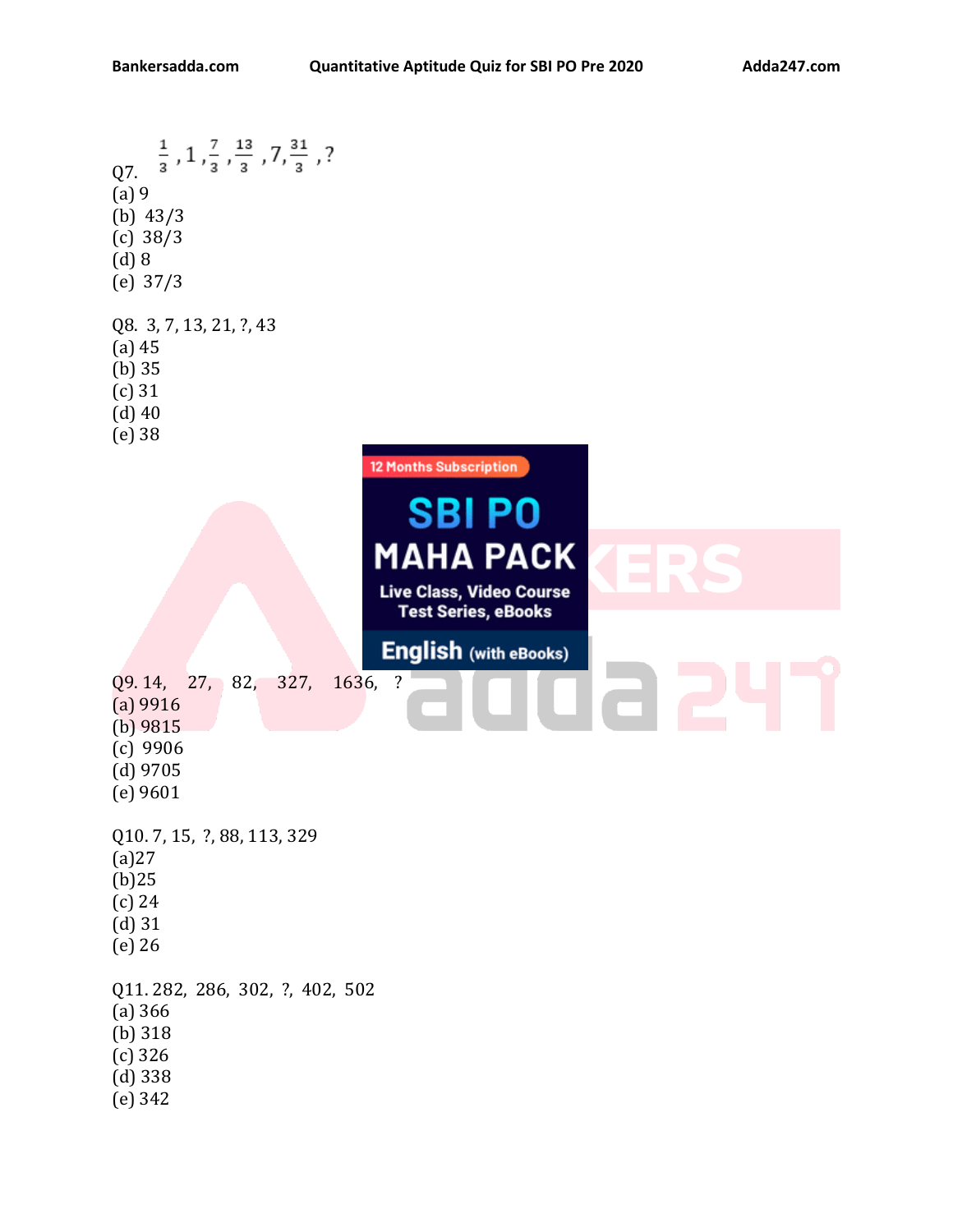Q12. 2187, 729, 243, 81, 27, 9, ? (a) 36 (b) 3 (c) 18 (d) 6 (e) 4 Q13. 384, 381, 372, 345, 264, ? (a) 23 (b) 25 (c) 43 (d) 24 (e) 21 Q14. 5, 9, 18, 34, 59, 95, ? (a) 144 (b) 160 (c) 124 (d) 154 (e) 164 Q15. 8, 15, 36, 99, 288, ? (a) 368 (b) 676 (c) 908 12 (d) 855 (e) 865 **Solutions** S1. Ans.(b)

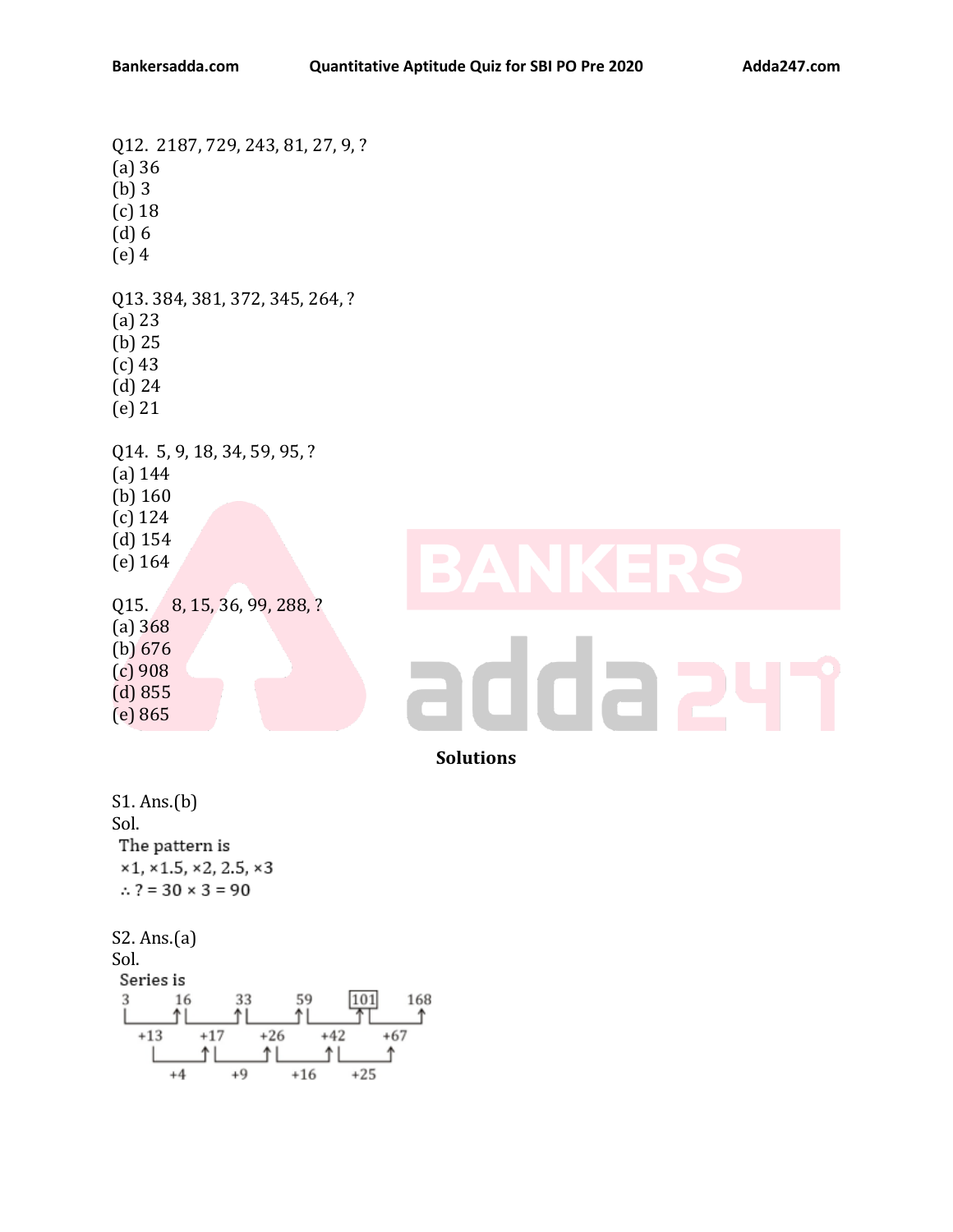S3. Ans.(c) Sol. Series is  $2 \times 1 - 1 = 1$  $1 \times 3 - 1 = 2$  $2 \times 5 - 1 = 9$  $9 \times 7 - 1 = 62$  $62 \times 9 - 1 = 557$ 



135+ TOTAL TESTS | eBOOKS

S4. Ans.(d) Sol. Series is  $1^3 - 1 = 0$  $3^3 - 3 = 24$  $5^3 - 5 = 120$  $7^3 - 7 = 336$  $9^3 - 9 = 720$  $11^3 - 11 = 1320$ 

## adda 2

S5. Ans.(b) Sol. Pattern is  $+100, -64, +36, -16, +4$  $\therefore$  ? = 61 + 4 = 65

S6. Ans. (d) Sol.<br>Pattern is  $(2^3 - 4)$ ,  $(3^3-6)$ ,  $(4^3 - 8)$ ,  $(5^3 - 10)$ ,...... Hence.  $? = 7<sup>3</sup> - 14 = 329$ 

S7. Ans. (b) Sol.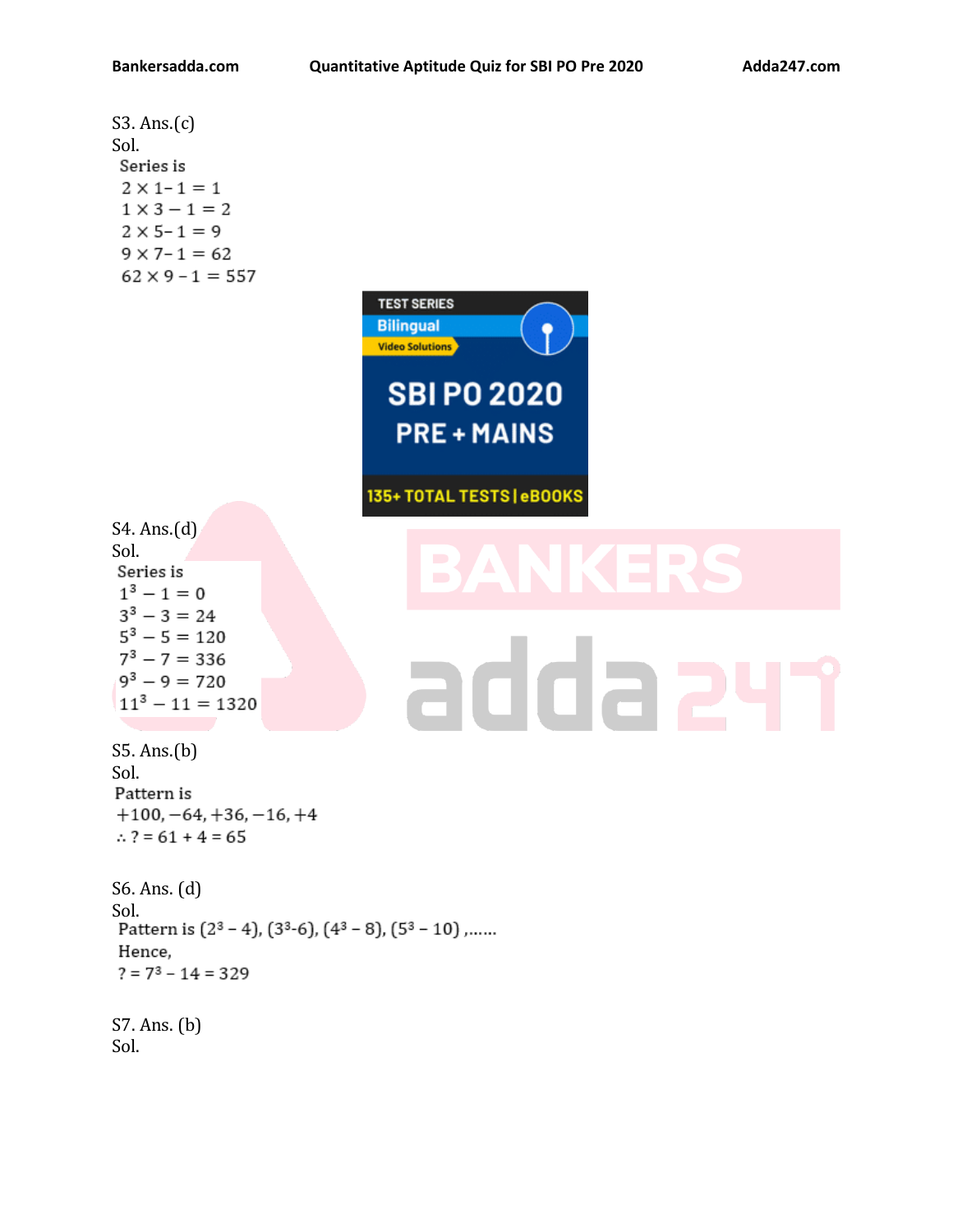